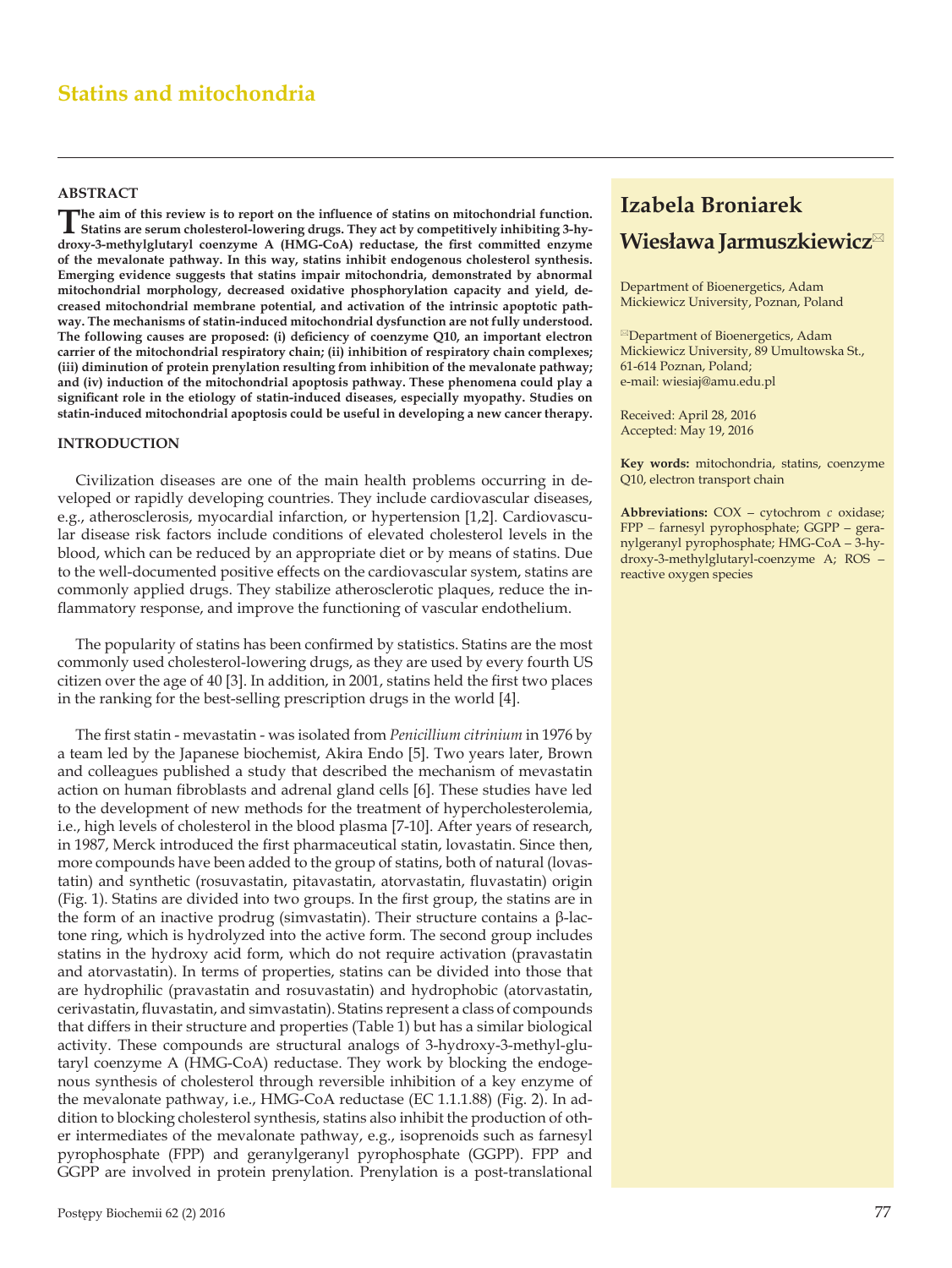

**Figure 1.** Chemical structure of HMG-CoA reductase and two selected statins: pravastatin and lovastatin. The open conformation of the β-lactone ring (dashed line) is responsible for the biological activity of statins due to its similarity to HMG-CoA - the natural substrate of HMG-CoA reductase [9,10].

modification of proteins involving the covalent addition of hydrophobic isoprene units (farnesyl or geranylgeranyl) to a polypeptide chain that enables the protein to anchor to the cell membrane. Another effect of hampering HMG-CoA reductase by statins is the inhibition of synthesis of the coenzyme Q10 (ubiquinone), an essential non-protein electron carrier of the mitochondrial respiratory chain in the inner mitochondrial membrane.

Mitochondria are organelles that play key roles in cell metabolism. They are involved in important steps of cellular respiration, such as the Krebs cycle (the TCA cycle), fatty acid β-oxidation, and oxidative phosphorylation. The role of mitochondria extends far beyond the production of energy in the form of ATP [11]. They are an important source of reactive oxygen species (ROS), which, apart from contributing to oxidative stress and cell death, participate in cell signaling [12]. Therefore, mitochondrial disorders contribute to the development of many diseases. Mitochondrial dysfunction may be determined genetically (e.g., in **Leber's hereditary optic neuropathy, LHON,** and Leigh syndrome) or may be caused by exogenous factors. It seems that such factors may include statins. More and more studies have revealed the harmful effects of these popular cholesterol-lowering drugs on mitochondria [13]. The reported symptoms of such damage include, among others, inhibition of mitochondrial respiratory chain complexes, a drop in the mitochondrial membrane potential, uncoupling of oxidative phosphorylation, induction of apoptosis, a decrease in mitochondrial DNA (mtDNA) in a cell, abnormal ion homeostasis, mor-



**Tabela 1.** Właściwości wybranych statyn [8,9,65]**.**

**Figure 2.** The cholesterol synthesis pathway and the site of action of statins. Abbreviations: acetyl-CoA - acetyl-coenzyme A; HMG-CoA - 3-hydroxy-3-methyl-glutaryl coenzyme A; FPP - farnesyl pyrophosphate; GGPP - geranylgeranyl pyrophosphate.

Acetyl-CoA

HMG-CoA

Mevalonate

FPP

GGPP

**PROTEIN PRENYLATION** 

Squalene

**CHOLESTEROL** 

**statins** 

COENZYME Q10

phological changes of the mitochondria [14], and inhibition of β-oxidation [13]. Most of these disorders have been observed in patients with statin-associated myopathies. The side effects of statins include disorders of skeletal muscle, such as myopathies and myalgia. Muscle pain of a varying severity affects even 7% of patients treated with statins [15]. A rare but extreme reaction to statins is rhabdomyolysis, a severe damage to muscle tissue. It occurs in every 3.4 per 100,000 patients [16]. In recent years, the consequences of statin therapy associated with myopathies have been intensively studied. Therefore, the vast majority of publications on the effect of statins on mitochondria relate to muscles.

The studies on the influence of statins on cells and mitochondria have utilized biological material derived from patients treated with statins or from animals, e.g., mice [17]. Some of the studies have been performed on cell lines. It should be mentioned, though, that the concentrations of statins applied in experiments may be controversial [18]. The average concentration of statins in the serum depends

\*Cerivastatin was withdrawn from the market in 2001 [8]. \*\* Semi-synthetic derivative of lovastatin [65].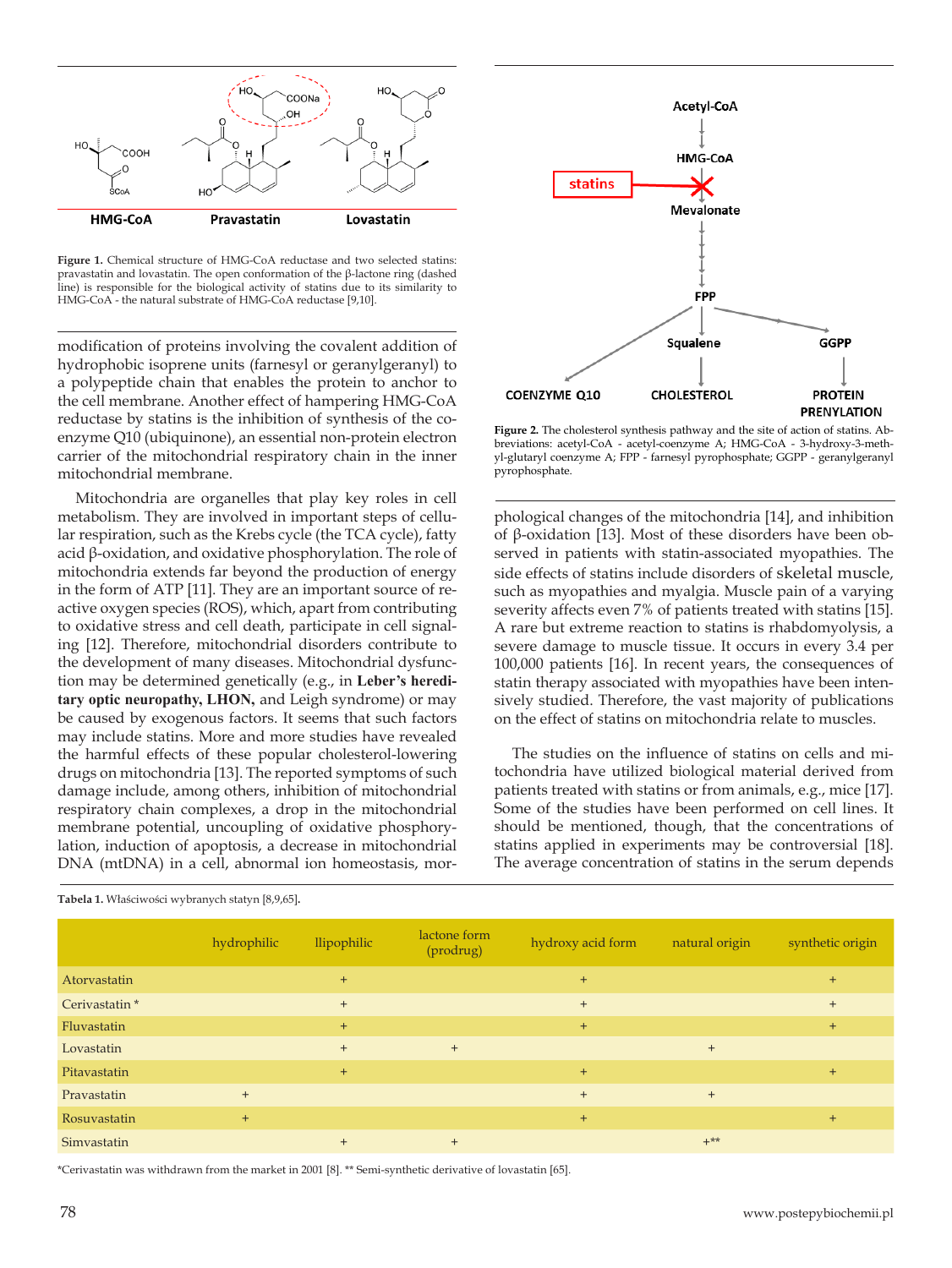on the type and applied dose of a particular statin (1-15 nM). In varying tissue types, the statin concentration may significantly differ. For example, as a result of accumulation, the statin concentration can be three times higher in the liver, while in the muscle, it can reach a third of the concentration in the serum. In many studies, cells were treated with statins at a concentration several times greater than the values observed under physiological conditions.

The aim of this review is to summarize the current state of knowledge on the effects of statins on mitochondrial function.

#### **MITOCHONDRIAL MORPHOLOGY**

Histochemical staining of skeletal muscle biopsies from patients with statin-associated myopathies reveal features of mitochondrial dysfunctions, such as an increase in the lipid amount stored in mitochondria or the presence of ragged red fibers (RRF) [19,20]. RRF reveal a subsarcolemmal accumulation of abnormal mitochondria, which can be visualized by Gömöri staining. Another abnormality observed in patients with statin-associated myopathies are fibers, which do not contain one of the complexes of the mitochondrial respiratory chain (cytochrome *c* oxidase), that disturbs the transport of electrons during oxidative phosphorylation [19-21]. The relationship between statins and the described changes has been confirmed by Philips and colleagues [20]. They have noted that these morphological abnormalities disappear when patients stop taking statins.

#### **POTENTIAL DISORDERS OF THE MITOCHONDRIAL RESPIRATORY CHAIN**

#### COENZYME Q10

Coenzyme Q10, called also ubiquinone, is essential in mitochondrial oxidative phosphorylation. In this last stage of cellular respiration, the oxidation of reduced nucleotides (NADH and FADH) results in energy release and storage in the form of ATP. Coenzyme Q, as a small non-protein electron carrier of the mitochondrial electron transport chain, freely moves across the inner mitochondrial membrane transferring electrons from substrate dehydrogenases to complex III. The main enzymes that reduce coenzyme Q are NADH-ubiquinone oxidoreductase (complex I) and succinate-ubiquinone oxidoreductase (complex II). When the homeostasis of living organisms is maintained, coenzyme Q10 is synthesized in all animal cells and tissues in sufficient levels to perform its physiological function [22]. The biosynthesis of coenzyme Q10 is initiated in the endoplasmic reticulum and ends in the Golgi apparatus membranes, from where it is transported to other organelles, including the inner mitochondrial membrane [23]. The main compounds required for the synthesis of coenzyme Q10 are 4-hydroxybenzoate and the polyprenyl chain. By inhibiting HMG-CoA reductase, statins prevent the endogenous synthesis of coenzyme Q10, which can lead to disturbances in the process of mitochondrial oxidative phosphorylation and an increase in mitochondrial production of ROS. Regardless of its prooxidative properties promoting the formation of ROS, coenzyme Q10 is one of the most important lipophilic antioxidants that prevents the formation of free radicals,

oxidative modifications of proteins, lipids and nucleic acids, and contributes to the regeneration of other potent lipophilic antioxidant, α-tocopherol [24]. Reduced forms of coenzyme Q10, ubiquinol  $(CoQH<sub>2</sub>)$  and ubisemiquinone radical (CoQH˙), exhibit antioxidant properties. The ubisemiquinone anion intermediate (CoQ-˙), resulting from the one-electron reduction of hydroquinone, exhibits prooxidative properties. Therefore, the reduced level of cellular and mitochondrial coenzyme Q10, caused by the inhibition of HMG-CoA reductase, may strengthen the adverse effects of increased level of ROS due to a decrease in antioxidant protection and an increase in the prooxidative production of free radicals.

Many studies have confirmed a diminution in the level of coenzyme Q10 in the serum of patients undergoing statin therapy. Publications devoted to this subject show that this diminution can range from 16% to 49% [25]. Notably, coenzyme Q10 is transported by lipoproteins, e.g., LDL (low-density lipoprotein). Therefore, the statin-induced reduction of the coenzyme Q10 level in the blood is caused not only by a decreased synthesis of endogenous coenzyme Q10 but also by a reduction in the LDL level [26]. This may explain why the level of coenzyme Q10 in the blood does not reflect its cellular level, e.g., in muscle cells [25]. While a pronounced majority of studies confirm the decrease in the coenzyme Q10 level in the blood of patients taking statins [25], the analyses performed on muscles are not so evident, because they reveal no significant changes [27,28], a strong decline [29,30], or an increase in the coenzyme Q10 level [31].

In many disease states (including heart diseases, circulatory insufficiency, neurodegenerative diseases, and diseases associated with decreased immunity or cancer), that are associated with an increased formation and action of ROS, the coenzyme Q10 level is lowered. In cells, ROS are produced mainly in mitochondria. Therefore, a deficiency of mitochondrial coenzyme Q10, which disturbs oxidative phosphorylation and increases the mitochondrial ROS production, may be one of the major causes of diseases associated with a deficiency of coenzyme Q in the organism.

A deficiency of coenzyme Q10 may contribute to the abnormal functioning of mitochondria, which may be indirectly revealed by symptoms observed in patients with a deficiency of coenzyme Q10 such as the increased ratio of the lactate/pyruvate levels in the blood [32], decreased activity of the mitochondrial respiratory chain, decreased ATP production, or increased ROS production in the muscle [2,30,33]. Similar effects of the reduced cellular content of coenzyme Q10 were observed in experiments carried out on animal models [34]. It is postulated that a shortage of coenzyme Q10 that disables mitochondria underlies statin-induced myopathy and the damage to skeletal muscle [25]. Therefore, supplementation of coenzyme Q10 or compounds supporting its synthesis is recommended (e.g., folic acid or vitamin B) in the form of pharmaceutical preparations or with a diet rich in coenzyme Q10 (meat, fish, or oils). Approximately 50% of coenzyme Q10 is supplied by food [35]. It is slowly absorbed in the gastrointestinal tract and has a relatively long plasma half-life (34 h) [36]. Reports on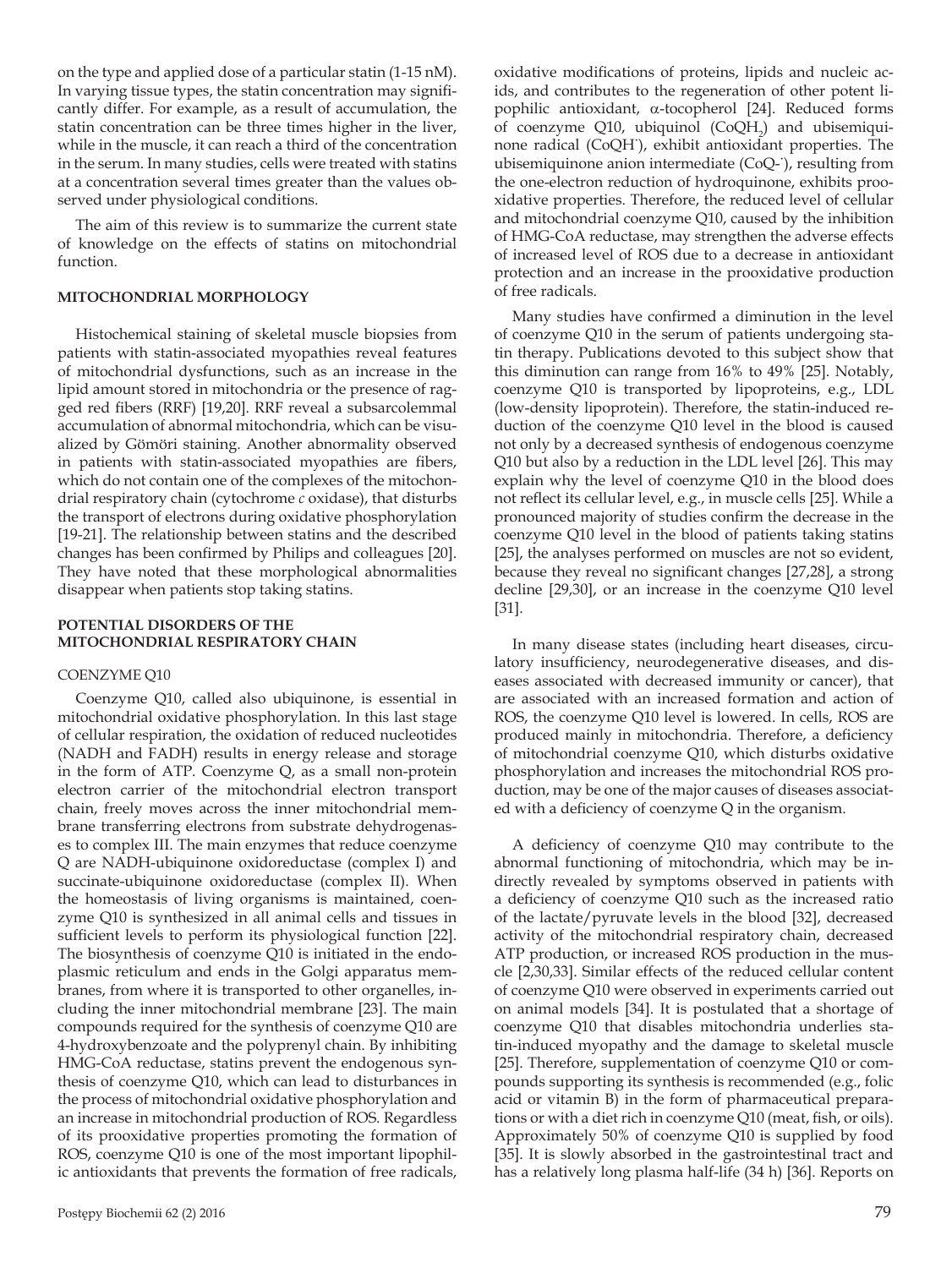the effectiveness of coenzyme Q10 supplementation in patients with statin-associated myopathies are contradictory. Some studies indicate that oral supplementation effectively raises the level of coenzyme Q10 in the blood [37-40] and reduces the symptoms of myopathy [41,42]. Other reports indicate that, despite the increase in the level of coenzyme Q10, the statin tolerance does not increase, and muscle pain is not reduced in patients [43]. Despite intensive research, there is still no conclusive evidence that the deficit of coenzyme Q10 in mitochondria may be caused by the use of statins in the treatment of hypercholesterolemia and cardiovascular diseases, or that it may be a direct cause of myopathy [44].

#### **RESPIRATORY CHAIN AND OXIDATIVE PHOSPHORYLATION**

Proper coupling of electron transport in the respiratory chain with the activity of ATP synthase is essential for efficient oxidative phosphorylation and, thereby, the ATP synthesis in mitochondria. Studies performed on muscle biopsies from statin-treated patients and on myocyte cell lines show that statins reduce oxygen consumption in the mitochondria by reducing the rate of electron transport in the respiratory chain and decreasing the efficiency of oxidative phosphorylation [30,45]. The correlation between the use of statins and mitochondrial dysfunction through the reduced levels of coenzyme Q10 is not clear. Larsen and colleagues reported that in biopsy samples of muscle fibers from healthy volunteers and patients taking simvastatin, mitochondrial coenzyme Q10 levels were comparable [28]. Nevertheless, in the permeabilized muscle fibers from statin-treated patients, a reduction in the maximal respiratory activity was observed together with a reduced efficiency of oxidative phosphorylation. This effect was observed only when substrates of respiratory complex I and complex II were applied together. These results suggest another negative influence of statins on mitochondria in addition to blocking the endogenous synthesis of coenzyme Q10. Other studies performed both on cell lines and cells derived from biopsies indicate that the respiratory chain is inhibited by statins not only through reduction of the availability of coenzyme Q10 but also through effect on the individual electron transferring complexes [29,46]. For example, inhibition of complex IV by lovastatin was observed in astrocytes, and complex I was inhibited by simvastatin in rat cardiomyocytes. Moreover, interesting conclusions have been provided by the research performed on isolated mitochondria. A direct statin treatment of mitochondria isolated from cells that had not been previously exposed to these drugs excludes the effect of coenzyme Q10 deficiency. Under such conditions, inhibition of the mevalonate pathway does not occur because the pathway is located in the cytoplasm.

Studies by Nadanaciva and colleagues included the comparison of the effect of six types of statins on mitochondria isolated from a rat liver [47]. Simvastatin and lovastatin exhibited the greatest toxicity towards mitochondria. Both of these statins most efficiently inhibited the non-phosphorylating respiratory state of mitochondria, whereas fluvastatin and cerivastatin worked less effectively, and atorvastatin and pravastatin were the least efficient. Analysis of the effect

caused by each of the statins on the particular complexes demonstrated that lovastatin and simvastatin inhibit complex III, complex IV, and ATP synthase. None of the studied statins inhibit complex II. In addition, cerivastatin, the statin withdrawn from the market because of the side effects occurring in treated patients, moderately interferes with mitochondrial functioning. The observed 40% inhibition of ATP synthase and the slight inhibition of the respiratory complexes do not seem to be significant enough to explain these side effects. In the study performed on mitochondria isolated from rat skeletal muscle, only cerivastatin, among all tested statins (cerivastatin, fluvastatin, atorvastatin, simvastatin, and pravastatin) showed the uncoupling effect [25]. According to the authors, this effect may explain the more toxic effect of cerivastatin on the muscle when compared to that of the other statins. Additionally, after treatment of mitochondria isolated from rat muscle with cerivastatin, fluvastatin, or atorvastatin, a 50-65% decrease in the membrane potential of non-phosphorylating mitochondria has been observed, which is the result of an impairment of proton-pumping respiratory complexes, i.e., complexes I, III, and IV. These studies report the greater toxicity of lipophilic statins (cerivastatin, fluvastatin, atorvastatin, and simvastatin) on mitochondria when compared to that of the hydrophilic statins (pravastatin).

The majority of statins are transported in a pharmacologically active form, i.e., in the form of hydroxy acid. However, statins can be converted by uridine diphosphate glucuronosyltransferase (UDP glucuronosyltransferase, UDPGT) to lactone, i.e., to the form of a β-lactone ring [48]. This form is three times more cytotoxic than the acid form. Studies on a myoblast cell line treated with statins in the lactone form showed a decrease in the efficiency of oxidative phosphorylation and a significant inhibition of complex III (approximately 80%). These results were confirmed by studies performed on muscle cells obtained from patients with statin-associated myopathies. They showed a reduced activity of the complex III. *In silico* analysis and functional studies led to the identification of a lactone binding site on the  $Q_{\text{o}}$  binding site of complex III [48].

### **APOPTOSIS**

Mitochondria play an important role in apoptosis, i.e., a programmed cell death. They are involved in internal factor-induced apoptotic signaling, which is known as the mitochondrial pathway [49]. Studies have revealed statin-induced proapoptotic effects, which are closely related to mitochondria. In mitochondria, statins (especially lipophilic statins) inhibit respiratory chain functioning, uncouple oxidative phosphorylation, causing a reduction in the membrane potential [25,50]. The decrease in the mitochondrial membrane potential may result in increased permeability of the inner mitochondrial membrane, which is believed to initiate programmed cell death [51,52]. This increased membrane permeability may lead to leakage of the outer mitochondrial membrane and then to an increase in the volume of the mitochondrial matrix (mitochondrial swelling) and the outflow of cytochrome *c* from the intermembrane space [25]. The release of cytochrome *c* from mitochondria is a key factor for the activation of caspase-9, which triggers the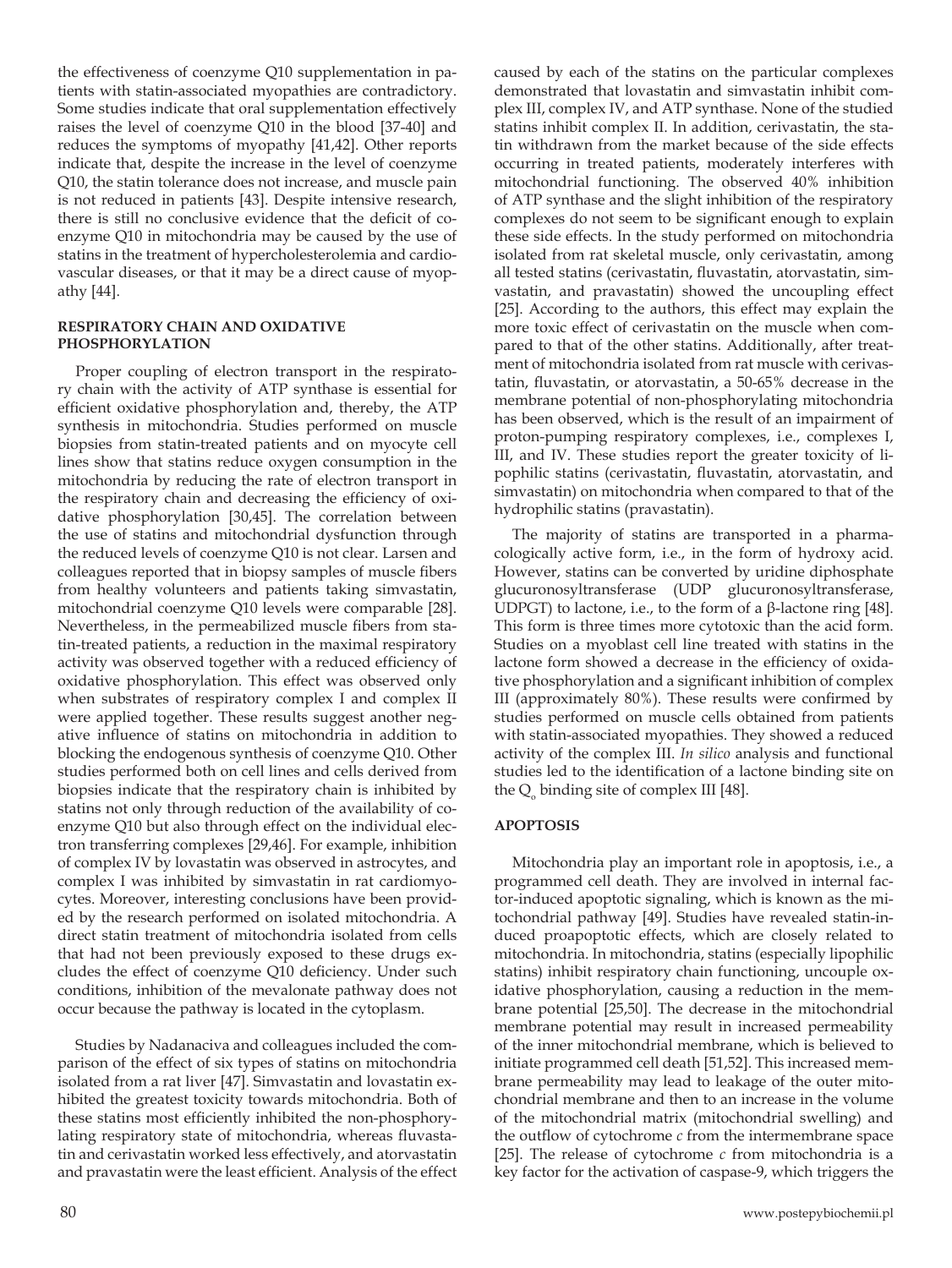proteolytic cascade of caspases. Similar changes have been observed in mitochondria of rat myoblasts treated with lipophilic statins.

The initiation and execution of apoptosis is also related to the excessive production of ROS by mitochondria. In the muscle cells of patients with statin-associated myopathies, the increase in the level of hydrogen peroxide of mitochondrial origin has been shown together with the increase in the proportion of BAX protein (Bcl-2-associated X protein) to Bcl-2 (B-cell lymphoma 2), which confirms the induction of apoptosis [53]. Interestingly, atorvastatin applied to rats induces apoptosis only in muscles, in which most of the energy is obtained via glycolysis (e.g., in the plantaris muscle containing mostly fast-twitch fibers) [53]. In muscles, that obtain energy mainly from oxidative phosphorylation (e.g., in the soleus muscle with mainly slow-twitch fibers) such effects have not been observed. This observation indicates a greater sensitivity of the glycolysis-dependent muscle cells to statins, probably due to their lower antioxidant potential.

Glycolysis is also a major source of energy in tumor cells (Warburg effect). Numerous studies confirm that statins induce programmed cell death in various tumor lines [54-59]. Some of them report that this response is often associated with activation of the mitochondrial apoptotic pathway [59,60], accompanied by the release of the second activator of caspase (Smac/Diablo) from the mitochondria into the cytosol, leading to activation of caspase-9 [25]. Studies on lymphoma cell lines also indicate the triggering of the inner, mitochondrial apoptotic pathway by statins [50]. In these cells, the statin-induced apoptotic response comprises a decline in the mitochondrial membrane potential, increased production of ROS by mitochondria, activation of the pro-apoptotic BAX protein, suppression of anti-apoptotic Bcl-2, and activation of the Akt kinase pathway. The cytotoxic effect of statins has been blocked when the mevalonate pathway products (FPP and GGPP) are provided to cells [50]. This suggests that the shortage of these compounds is the cause of apoptosis in the examined cells due to the lack of prenylation of proteins regulating apoptosis. These findings were also confirmed by studies performed on other cell lines [54,59,61,62]. It has also been suggested that the reduction in protein prenylation involved in the process of autophagy can prevent the removal of damaged mitochondria, which, in turn, can lead to cell death [63].

#### **SUMMARY**

Statins are drugs used not only due to the effective reduction of cholesterol level in the blood but also for their positive pleiotropic effect on the cardiovascular system. However, statins may have side effects that are related to mitochondria. Numerous studies mentioned above prove that statins cause mitochondrial pathway-induced apoptosis and mitochondrial dysfunction manifested by morphological changes, inhibition of the mitochondrial respiratory rate, a decrease in the efficiency of oxidative phosphorylation, and a decrease in the mitochondrial membrane potential. Possible effects of statins on mitochondria are summarized in Figure 3.

Not all statins impair mitochondrial functioning in the same way. The effects depend on the type of statins applied, including the dose [25,47], form (lactone or hydroxy acid) [48], and degree of hydrophobicity/hydrophilicity of the statin molecule [25,54,64]. It is worth noting that a significant number of publications describing the effect of statins on mitochondria is based on *in vitro* studies. Björkhem-Bergman and colleagues have emphasized that often in studies on cell lines, the applied statin concentrations do not reflect the physiological conditions in human organisms; thus, the data should be treated cautiously [18].

In conclusion, the analysis of the literature describing the influence of statins on mitochondria indicates three possible mechanisms by which statins adversely affect mitochondrial functions, such as coenzyme Q10 deficiency (including mitochondrial coenzyme Q10 deficiency), the direct effect of statins on the components of the mitochondrial respiratory chain, and the reduction in prenylated proteins as a result of the insufficient availability of FPP and GGPP. Studies verifying the concept of coenzyme Q10 deficiency as a cause of mitochondrial dysfunction are vague. This concept has been undermined by studies carried out on statin-treated isolated mitochondria, in which the absent mevalonate pathway cannot be inhibited by statins. Studies on the effect of statins on isolated mitochondria indicate a change in both the functioning of the entire respiratory chain (reduction in mitochondrial respiratory rate) and the activity of its particular complexes. The concept of lowering the level of protein prenylation has been confirmed mainly in the studies on the induction of the mitochondrial apoptosis pathway by statins. In recent years, the mechanism of statin-induced programmed cell death in tumor cells has been extensively studied. It is believed that this mechanism will be beneficial in developing a new anti-cancer therapy with the use of statins. The mechanism by which statins affect mitochondria is still not fully understood. Therefore, it is important to conduct further studies on the effects of statins on human cells, with particular emphasis on mitochondria. These studies may significantly contribute to the development of medicine in the treatment of cardiovascular and cancer diseases.

#### **REFERENCES**

- 1. Davidson MH (2001) Safety profiles for the HMG-CoA reductase inhibitors: treatment and trust. Drugs 61: 197-206
- 2. Golomb BA, Evans MA (2008) Statin adverse effects: a review of the literature and evidence for a mitochondrial mechanism. Am J Cardiovasc Drugs 8: 373-418
- 3. Gu Q, Paulose-Ram R, Burt VL, Kit BK (2014) Prescription cholesterol-lowering medication use in adults aged 40 and over: United States, 2003-2012. U.S. Department of Health and Human Services, Centers for Disease Control and Prevention, National Center for Health Statistics. NCHS data Brief. No. 177
- 4. Golomb BA, Criqui MH, White H, Dimsdale JE (2004) Conceptual Foundations of the UCSD Statin Study: A Randomized Controlled Trial Assessing the Impact of Statins on Cognition, Behavior, and Biochemistry. Arch Intern Med 164: 153-162
- 5. Endo A, Kuroda M, Tsujita Y (1976) ML-236A, ML-236B, and ML-236C, new inhibitors of cholesterogenesis produced by *Penicillium citrinium*. J Antibiot 29: 1346-1348
- 6. Brown MS, Faust JR, Goldstein JL, Kaneko I, Endo A (1978) Induction of 3-hydroxy-3-methylglutaryl coenzyme a reductase activity in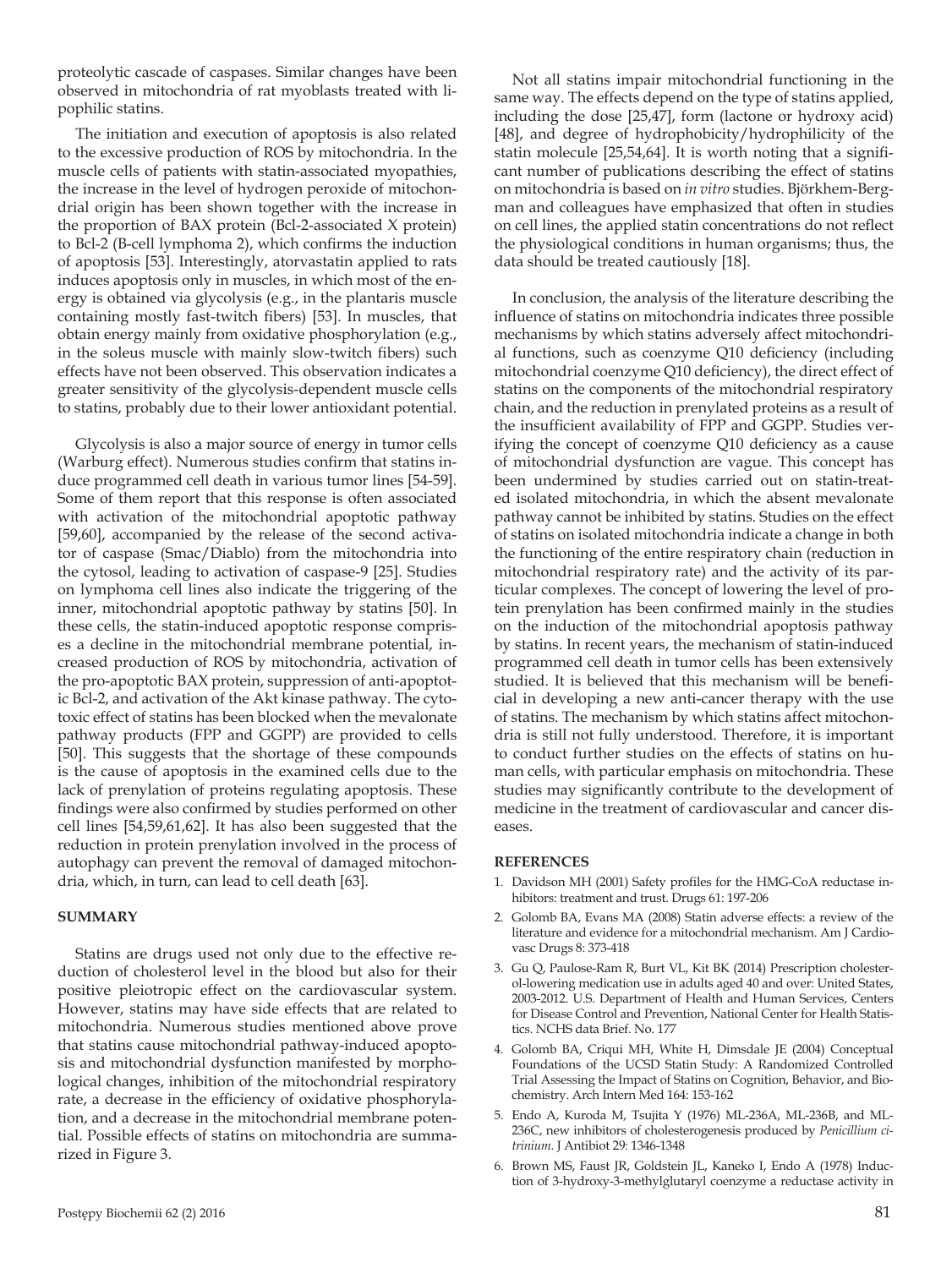

**Figure 3.** Scheme illustrating the possible effects of statins on mitochondria. Statins may adversely affect the functioning of mitochondria by (i) blocking the synthesis of coenzyme Q10, which is an integral component of the respiratory chain [29]; (ii) reducing the mitochondrial membrane potential (mΔΨ) [25,50]; (iii) inhibition of respiratory chain complexes and ATP synthase, and uncoupling of the respiratory chain [29,46,47,48]; (iv) excessive mitochondrial production of ROS [53]; (v) inhibition of β-oxidation [25]; (vi) reduction of mitochondrial DNA content in cells [66,67]; (vii) induction of apoptosis via the mitochondrial pathway, accompanied by an increase in the level of the pro-apoptotic BAX protein and suppression of anti-apoptotic Bcl-2 [50,53], the release of cytochrome *c* [25,54] and Smac/DIABLO protein [54] into the cytoplasm, and activation of mitochondrial megachannel PTP (permeability transition pore), which allows for the escape of ions and small molecules from the mitochondria, resulting in the final collapse of the membrane potential and discontinuity of the outer mitochondrial membrane [68]. Abbreviations: BAX - BAX protein; c - cytochrome  $c$ ;  $F_0F_1$  - ATP synthase; PTP - mitochondrial permeability transition pore; mtDNA - mitochondrial DNA; Q - coenzyme Q10; ROS - reactive oxygen species; SD – Smac/DIABLO; mΔΨ - mitochondrial membrane potential; I-IV - complexes of the respiratory chain.

human fibroblasts incubated with compactin (ml-236b), a competitive inhibitor ofthe reductase. J Biol Chem 253: 1121-1128

- 7. Moghadasian MH (1999) Clinical pharmacology of 3-hydroxy-3-methylglutaryl Coenzyme A reductase inhibitors. Life Sci 65: 1329-1337
- 8. Schachter M (2004) Chemical, pharmacokinetic and pharmacodynamic properties of statins: an update. Fund Clin Pharmacol 19: 117-125
- 9. Sirtori CR (2014) The pharmacology of statins. Pharmacological Research 88: 3-11
- 10. Sławińska A, Kandefer-Szerszeń M (2008) Właściwości przeciwnowotworowe statyn. Postepy Hig Med Dosw 62: 393-404
- 11. Bindoff L (2003) Mitochondria and the heart. Eur Heart J 24: 221-224
- 12. Brookes PS (2005) Mitochondrial H(+) leak and ROS generation: an odd couple. Free Radic Biol Med 38: 12-23
- 13. Kaufmann P, Torok M, Zahno A, Waldhauser KM, Krahenbuhl S (2006) Toxicity of statins on rat skeletal muscle mitochondria. Cell Mol Life Sci 63: 2415-2425
- 14.Morel J, Singer M (2014) Statins, fibrates, thiazolidinediones and resveratrol as adjunctive therapies in sepsis: could mitochondria be a common target? Intensive Care Med Exp 2: 9
- 15. Bruckert E, Hayem G, Dejager S, Yau C, Begaud B (2005) Mild to moderate muscular symptoms with high-dosage statin therapy in hyperlipidemic patients -The PRIMO study. Cardiovasc Drugs Ther 19: 403-414
- 16. Law M, Rudnicka AR (2006) Statin Safety: A Systematic Review. Am J Cardiol 97: 52-60
- 17.Apostolopoulou M, Corsini A, Roden M (2015) The role of mitochondria in statin-induced myopathy. Eur J Clin Invest 45: 745-754
- 18. Bjorkhem-Bergman, L, Lindh JD, Bergman P (2011) What is a relevant statin concentration in cell experiments claiming pleiotropic effects? Br J Clin Pharmacol 72: 164-165
- 19.Arenas J, Fernández-Moreno MA, Molina JA, Fernández V, del Hoyo P, Campos Y, Calvo P, Martín MA, García A, Moreno T, Martínez-Salio A, Börnstein B, Bermejo F, Cabello A, Garesse R (2003) Myoglobinuria and COX deficiency in a patient taking cerivastatin and gemfibrozil. Neurology 60: 124-126
- 20. Phillips PS, Haas RH, Bannykh S, Hathaway S, Gray NL, Kimura BJ, Vladutiu GD, England JD, Scripps Mercy Clinical Research Center (2002) Statin-associated myopathy with normal creatine kinase levels. Ann Intern Med 137: 581-585
- 21. Kuncova K, Sedlackova M, Vencovsky J, Mann H, Tomcik M, Wenchich L, Zamecnik J (2014) Inflammatory myopathy associated with statins: report of three cases. Mod Rheumatol 24: 366-371
- 22. Siemieniuk E, Skrzydlewska E (2005) Koenzym Q10 biosynteza i znaczenie biologiczne w organizmach zwierząt i człowieka. Postępy Hig Med Dośw 59: 150-159
- 23. Ernster L, Dallner G (1995) Biochemical, physiological and medical aspects of ubiquinone function. Biochim Biophys Acta 1271: 195-204
- 24.James AM, Smith RA (2004) Antioxidant and prooxidant properties of mitochondrial Coenzyme Q. Arch Biochem Biophys 423: 47-56
- 25.Marcoff, L, Thompson, PD (2007) The role of coenzyme Q10 in statin-associated myopathy: a systematic review. J Am Coll Cardiol 49: 2231-2237
- 26. Laaksonen R, Jokelainen K, Laakso J, Sahi T, Harkonen M, Tikkanen MJ, Himberg JJ (1996) The effect of simvastatin treatment on natural antioxidants in low-density lipoproteins and high-energy phosphates and ubiquinone in skeletal muscle. Am J Cardiol 77: 851-854
- 27. Lamperti C, Naini AB, Lucchini V, Prelle A, Bresolin N, Moggio M, Sciacco M, Kaufmann P, DiMauro S (2005) Muscle coenzyme Q10 level in statin-related myopathy. Arch Neurol 62: 1709-1712
- 28. Larsen S, Stride N, Hey-Mogensen M, Hansen CN, Bang LE, Bundgaard H, Nielsen LB, MD, Helge JW, Dela F (2013) Simvastatin effects on skeletal muscle: relation to decreased mitochondrial function and glucose intolerance. J Am Coll Cardiol 61: 44-53
- 29. Duncan AJ, Hargreaves IP, Damian MS, Land JM, Heales SJ (2009) Decreased ubiquinone availability and impaired mitochondrial cytochrome oxidase activity associated with statin treatment. Toxicol Mech Methods 19: 44-50
- 30. Paiva H, Thelen KM, Van Coster R, Smet J, De Paepe B, Mattila KM, Laakso J, Lehtima¨ki T, von Bergmann K, Lu¨tjohann D, Laaksonen R (2005) High-dose statins and skeletal muscle metabolism in humans: a randomized, controlled trial. Clin Pharmacol Ther 78: 60-68
- 31. Laaksonen R, Jokelainen K, Sahi T, Tikkanen MJ, Himberg JJ (1995) Decreases in serum ubiquinone concentrations do not result in reduced levels in muscle tissue during short-term simvastatin treatment in humans. Clin Pharmacol Ther 57: 62-66
- 32. De Pinieux G, Chariot P, Ammi-Said M, Louarn F, Lejonc JL, Astier A, Jacotot B, Gherardi R. (1996) Lipid-lowering drugs and mitochondrial function: effects of HMG-CoA reductase inhibitors on serum ubiquinone and blood lactate/pyruvate ratio. Br J Clin Pharmacol 42: 333-337
- 33.Montero R, Artuch R, Briones P, Nascimento A, García-Cazorla A, Vilaseca MA, Sánchez-Alcázar JA, Navas P, Montoya J, Pineda M (2005) Muscle coenzyme Q10 concentrations in patients with probable and definite diagnosis of respiratory chain disorders. Biofactors 25: 109-115
- 34. Diebold BA, Bhagavan NV, Guillory RJ (1994) Influences of lovastatin administration on the respiratory burst of leukocytes and the phosphorylation potential of mitochondria in guinea pigs. Biochim Biophys Acta 1200:100-108
- 35.Mas E, Mori TA (2010) Coenzyme Q(10) and statin myalgia: what is the evidence? Curr Atheroscler Rep 12: 407-413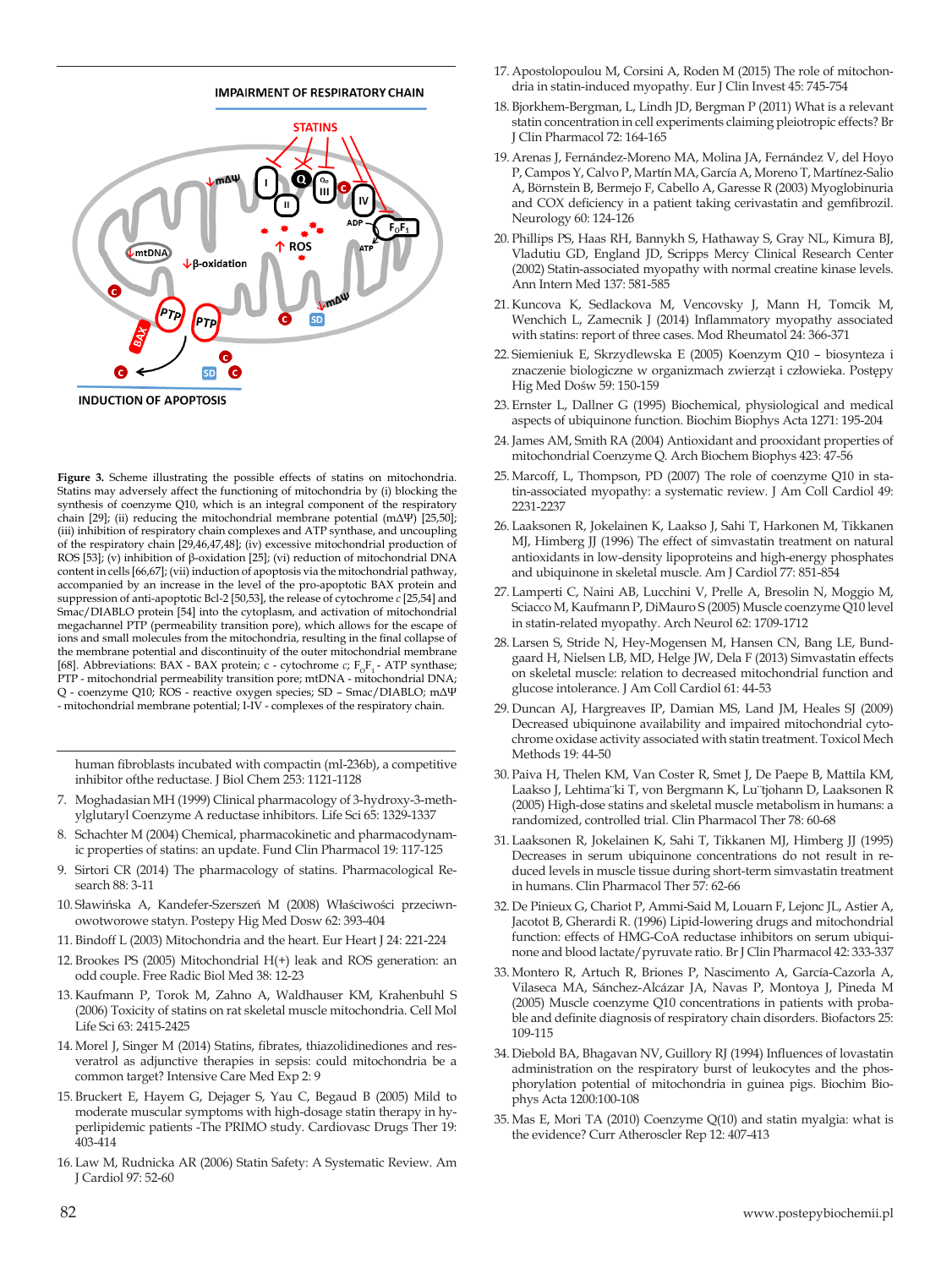- 36. Tomono Y, Hasegawa J, Seki T, Motegi K, Morishita N (1986) Pharmacokinetic study of deuterium-labelled coenzyme Q10 in man. Int J Clin Pharmacol Ther Toxicol 24: 536-541
- 37. Bargossi AM, Grossi G, Fiorella PL, Gaddi A, Di Giulio R, Battino M (1994) Exogenous CoQ10 supplementation prevents plasma ubiquinone reduction induced by HMG-CoA reductase inhibitors. Mol Aspects Med 15 Suppl: 187-193
- 38. Folkers K, Langsjoen P, Willis R, P Richardson P, Xia LJ, Ye CQ, Tamagawa H (1990) Lovastatin decreases coenzyme Q levels in humans. Proc Natl Acad Sci 87: 8931-8934
- 39.Mabuchi H, Nohara A, Kobayashi J, Kawashiri MA, Katsuda S, Inazu A, Koizumi J, Hokuriku Lipid Research Group (2007) Effects of CoQ10 supplementation on plasma lipoprotein lipid, CoQ10 and liver and muscle enzyme levels in hypercholesterolemic patients treated with atorvastatin: a randomized double-blind study. Atherosclerosis 195: e182-e189
- 40.Miyake Y, Shouzu A, Nishikawa M, Yonemoto T, Shimizu H, Omoto S, Hayakawa T, Inada M (1999) Effect of treatment with 3-hydroxy-3-methylglutaryl coenzyme A reductase inhibitors on serum coenzyme Q10 in diabetic patients. Arzneimittelforschung 49: 324-329
- 41. Caso G, Kelly P, McNurlan MA, Lawson WE (2007) Effect of coenzyme q10 on myopathic symptoms in patients treated with statins. Am J Cardiol 99: 1409-1412
- 42. Thibault A, Samid D, Tompkins AC, Figg WD, Cooper MR, Hohl RJ, Trepel J, Liang B, Patronas N, Venzon DJ, Reed E, Myers CE (1996) Phase I study of lovastatin, an inhibitor of the mevalonate pathway, in patients with cancer. Clin Cancer Res 2: 483-491
- 43.Young JM, Florkowski CM, Molyneux SL, McEwan RG, Frampton CM, George PM (2007) Coenzyme Q10 does not improve simvastatin tolerability in dyslipidemic patients with prior statin-induced myalgia. Circulation 114: II41
- 44. Stroes ES, Thompson P, Corsini A,Vladutiu GD, Raal FJ, Ray KK, Roden M, Stein E, Tokgözoğlu L, Nordestgaard BG, Bruckert E, De Backer G, Krauss RM, Laufs U, Santos RD, Hegele RA, Hovingh GK, Leiter LA, Mach F, März W, Newman CB, Wiklund O, Jacobson TA, Catapano AL, Chapman MJ, Ginsberg HN; European Atherosclerosis Society Consensus Panel (2015) Statin-associated muscle symptoms: impact on statin therapy-European Atherosclerosis Society Consensus Panel Statement on Assessment, Aetiology and Management. Eur Heart J 36: 1012-1022
- 45.Muraki A, Miyashita K, Mitsuishi M, Tamaki M, Tanaka K, Itoh H (2012) Coenzyme Q10 reverses mitochondrial dysfunction in atorvastatin-treated mice and increases exercise endurance. J Appl Physiol 113: 479-486
- 46. Sirvent P, Bordenave S, Vermaelen M, Roels B, Vassort G, Mercier J, Raynaud E, Lacampagne, A (2005) Simvastatin induces impairment in skeletal muscle while heart is protected. Biochem Biophys Res Commun 338: 1426-1434
- 47. Nadanaciva S, Dykens JA, Bernal A, Capaldi RA, Will Y (2007) Mitochondrial impairment by PPAR agonists and statins identified via immunocaptured OXPHOS complex activities and respiration. Toxicol Appl Pharmacol 223: 277-287
- 48. Schirris TJ, Renkema GH, Ritschel T, Voermans NC, Bilos A, van Engelen BG, Brandt U, Koopman WJ, Beyrath JD, Rodenburg RJ, Willems PH, Smeitink JA, Russel FG (2015) Statin-induced myopathy is associated with mitochondrial complex III inhibition. Cell Metab 22: 399-407
- 49.Wang C, Youle RJ (2009) The role of mitochondria in apoptosis. Annu Rev Genet 43: 95-118
- 50.Qi XF, L Zheng, K-J Lee, D-H Kim, C-S Kim, D-Q Cai, Z Wu, J-W Qin, Y-H Yu1, S-K Kim (2013) HMG-CoA reductase inhibitors induce apoptosis of lymphoma cells by promoting ROS generation and regulating Akt, Erk and p38 signals via suppression of mevalonate pathway. Cell Death Dis 4: e518
- 51.Waterhouse NJ, Ricci JE, Green DR (2002) And all of a sudden it's over: mitochondrial outer-membrane permeabilization in apoptosis. Biochimie 84, 113–121
- 52.Zamzami N, Kroemer G (2003) Apoptosis: mitochondrial membrane permeabilization – The (w)hole story? Curr Biol 13: R71-R73
- 53. Bouitbir J, Singh F, Charles AL, Schlagowski AI, Bonifacio A, Echaniz-Laguna A, Geny B, Krähenbühl S, Zoll J (2016) Statins trigger mitochondrial reactive oxygen species-induced apoptosis in glycolytic skeletal muscle. Antioxid Redox Signal 24: 84-98
- 54. Cafforio P, Dammacco F, Gernone A, Silvestris F (2005) Statins activate the mitochondrial pathway of apoptosis in human lymphoblasts and myeloma cells. Carcinogenesis 26: 883–891
- 55. Dimitroulakos J, Ye LY, Benzaquen M, Moore MJ, Kamel-Reid S, Freedman MH, Yeger H, Penn LZ (2001) Differential sensitivity of various pediatric cancers and squamous cell carcinomas to lovastatininduced apoptosis: therapeutic implications. Clin. Cancer Res 7: 158-167
- 56. Hoque A, Chen H, Xu XC (2008) Statin induces apoptosis and cell growth arrest in prostate cancer cells. Cancer Epidemiol Biomarkers Prev 17: 88-94
- 57. Liu H, Liang SL, Kumar S, Weyman CM, Liu W, Zhou A (2009) Statins induce apoptosis in ovarian cancer cells through activation of JNK and enhancement of Bim expression. Cancer Chemother Pharmacol 63: 997-1005
- 58.Zhong WB, Wang CY, Chang TC, Lee WS (2003) Lovastatin induces apoptosis of anaplastic thyroid cancer cells via inhibition of protein geranylgeranylation and de novo protein synthesis. Endocrinology 14: 3852-3859
- 59. Herrero-Martin G, Lo Dpez-Rivas A (2008) Statins activate a mitochondria-operated pathway of apoptosis in breast tumor cells by a mechanism regulated by ErbB2 and dependent on the prenylation of proteins. FEBS Lett 582: 2589-2594
- 60. Chapman-Shimshoni D, Yuklea M, Radnay J, Shapiro H, Lishner M (2003) Simvastatin induced apoptosis of B-CLL by activation of mitochondrial caspase 9. Exp Hematol 31: 779-783
- 61.Agarwal B, Bhendwal S, Halmos, B, Moss SF, Ramey WG, Holt PR (1999) Lovastatin augments apoptosis induced by chemotherapeutic agents in colon cancer cells. Clin Cancer Res 5: 2223-2229
- 62.Mullen PJ, Lüscher B, Scharnagl H, Krähenbühl S, Brecht K (2010) Effect of simvastatin on cholesterol metabolism in C2C12 myotubes and HepG2 cells, and consequences for statin-induced myopathy. Biochem Pharmacol 79: 1200-1209
- 63. Tricarico PM, Crovella S, Celsi F (2015) Mevalonate Pathway Blockade, Mitochondrial Dysfunction and Autophagy: A Possible Link. Int J Mol Sci 16: 16067-16084
- 64. Kaneta S, Satoh K, Kano S, Kanda M, Ichihara K (2003) All hydrophobic HMG-CoA reductase inhibitors induce apoptotic death in rat pulmonary vein endothelial cells. Atherosclerosis 170: 237-243
- 65.Manzoni M, Rollini M (2002) Biosynthesis and biotechnological production of statins by filamentous fungi and application of these cholesterol-lowering drugs. Appl Microbiol Biotechnol 58: 555-564
- 66. Schick BA, Laaksonen R, Frohlich JJ, Päivä H, Lehtimäki T, Humphries KH, Côté HCF (2007) Decreased skeletal muscle mitochondrial DNA in patients treated with high-dose simvastatin. Clin Pharmacol Ther 81: 650-653
- 67. Stringer HAJ, Sohi GK, Maguire JA, Côté HCF (2013) Decreased skeletal muscle mitochondrial DNA in patients with statin-induced myopathy. J Neurol Sci 325: 142-147
- 68. Velho JA, Okanobo H, Degasperi GR, Matsumoto MY, Alberici LC, Cosso RG, Oliveira HC, Vercesi AE (2006) Statins induce calcium-dependent mitochondrial permeability transition. Toxicology 219: 124- 132